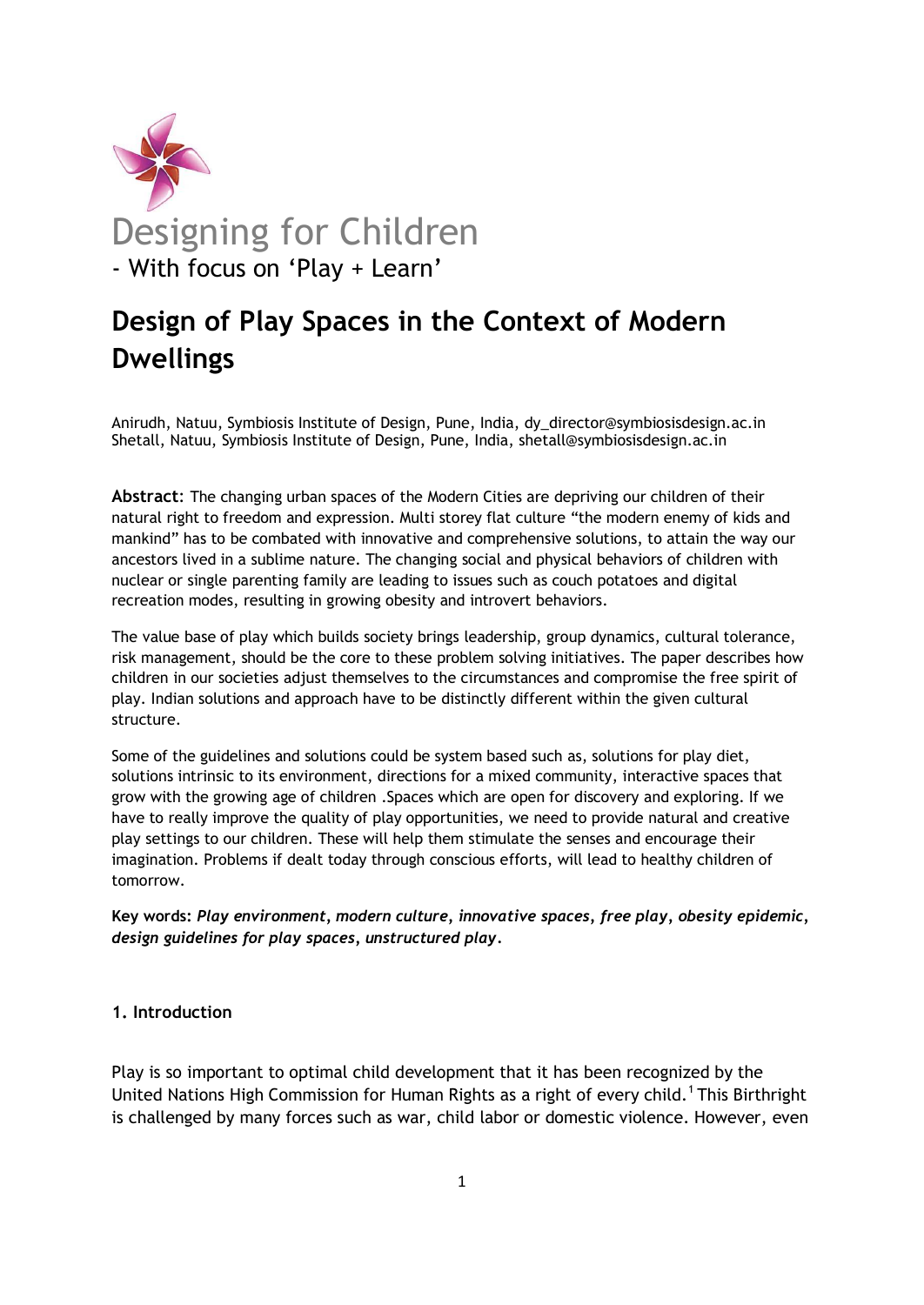the children who have adequate resources and who live in relative peace may not receive the full benefits of play.

The lives of children today are more structured and supervised with few opportunities for free play. The physical spaces in metros have shrunk, today kids have only parking lots, building premises , societies or streets to play .The community spaces and parks are disappearing or are not easily accessible .The area left for children"s play are structured and bounded, driving away the real nature of free and active play. Other reasons which are instrumental for the compromised child play could be related to hurried lifestyle as well as an increased focus on the fundamentals of academic preparation in view of children's education. $3$  New age parents are ambitious, upwardly mobile, resulting in a need for both the parents to work . Nuclear single families and with working parents the interaction time between the parents and children has reduced. Some families can"t supervise their children after school, giving rise to 'latchkey children' who stay indoors and attend supervised after school activities  $2$ .

We start with the premise that play spaces are disappearing or changing .The purpose of this paper is to ponder over this occurrence ,to describe the change in social values, to aim the attributes of play, most importantly the need to restore free play in the lives of our children .Play has the potential to improve overall well being of a child : physical, emotional ,social and cognitive .The paper offers guideline on how design can advocate for children and families, societies and communities who need to consider and ensure that play is protected ,as they seek the balance in kids lives to create the optimal developmental future.

### **2. Lack of Outdoor Activity a Universal Phenomenon:**

The September10, 2009 headlines of BBC news service states that "No outdoor play is hurting children". About 300 signatories consisting of writers, novelists, academics , child psychologists and concerned parents have written a letter to the Daily Telegraph pointing out that "Adults " anxieties are damaging children .Children"s health is suffering because they are loosing a chance to play outside. Over anxious parents, computer games and school tests are to be blamed for this disturbing trend.<sup>4</sup>

Recently UNICEF conducted research in 22 industrial nations to track down the ill effects of lack of outdoor play. The 22 nations were spread across the world, and the results were not very encouraging. Children all over the world are spending less time playing in the parks and beaches .In short they are confined to indoors .The situation in Modern Indian cities is no different.

The reasons behind these global phenomena majorly can be listed as

• In availability of spaces : This typical urban phenomena has been on arise in a race to maximise profits, and utilise every square inch of available space, leaving children with almost no free space to indulge in themselves.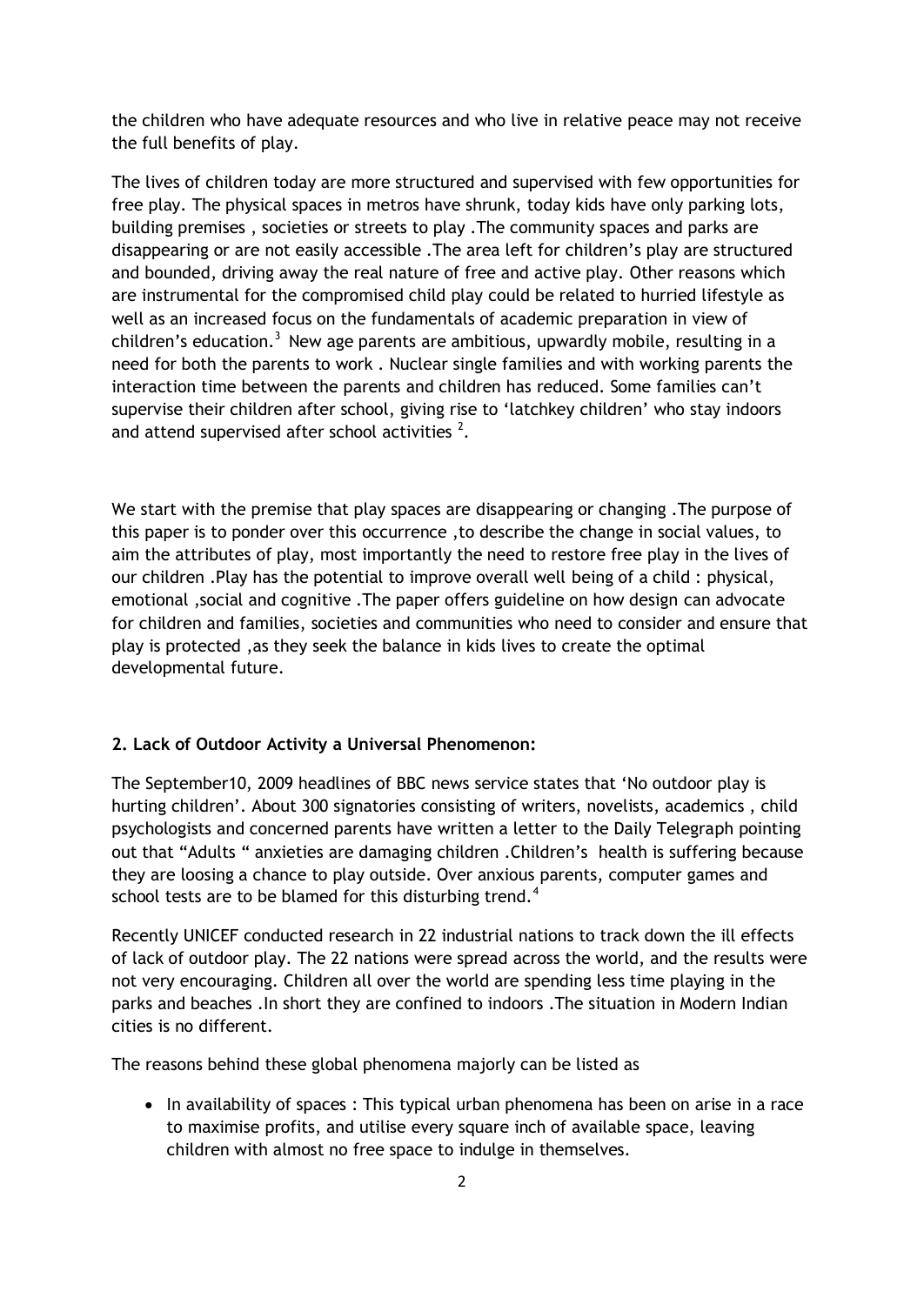- Over protective parents: Many over protective parents don"t send their children to open spaces, where they might get hurt.
- Absence of and adult care taker: A situation arising in nuclear families, and absence of grandparents at most of the times.
- Highly competitive parents: Over ambitious parents who want their child to be more academically strong, do not give due care and focus to the child"s overall development.
- Schools giving out huge amount of home works: This results in virtually no time for the child to breathe fresh air but get the home work done.
- Screen time: Screen time is the amount of time that a child spends sitting down engaging in activity that includes a screen. Screen time includes television, video games, computer gaming, movies etc. With a lack of clear guideline from parents and lack of parental monitoring, the screen time is on a rise.<sup>4</sup>

# **3. The Effects of lack of Outdoor play activities in Children:**

If we take the problem further, to analyse the effects of lack of outdoor activities in children, we come across several articles which elaborately talk of the ill effects due to lack of exercise in children. Referring to the growing inactivity in children in various countries the problem is commonly termed as 'Obesity Epidemic'<sup>8</sup>. Through the statistics available on the US Society -obesity journal and various articles we can see that,

- Reports state that an average US Child spends around 43 minutes in moderate physical activity.
- 15.5 Percentage of adolescents (age 12-19) and 15.3 percent of children (ages 6 to 11) are obese.
- Average US Child spends 20% of his/her waking time watching TV.
- 9/10 parents think that their children are fit, when only 3/10 are.<sup>5</sup>
- Children exercise less as they get older, boys about 3% less each year and girls 7.5%.

## Attention deficit disorder:

In a recent national survey of 500 public school teachers and 800 parents, 90% of teachers and 86% of parents believed that physically active children are better able to learn and better behaved in the classroom  $^{7,11}$ . Experts say that the children's connection with nature is essential for their development, outdoor play and games are good for kids. Author Richard Long claims that lack of direct contact with nature is leaving our children with attention deficit, hyperactivity disorder, performing poorly in schools and more stressed than generation ago.

These results are really alarming, especially to the Indian Context. With most of the western culture especially food, gaming, socializing being aped by the youngsters .The western culture, western food has already made strong inroads in the Indian Culture .The situation should be of great concern to us.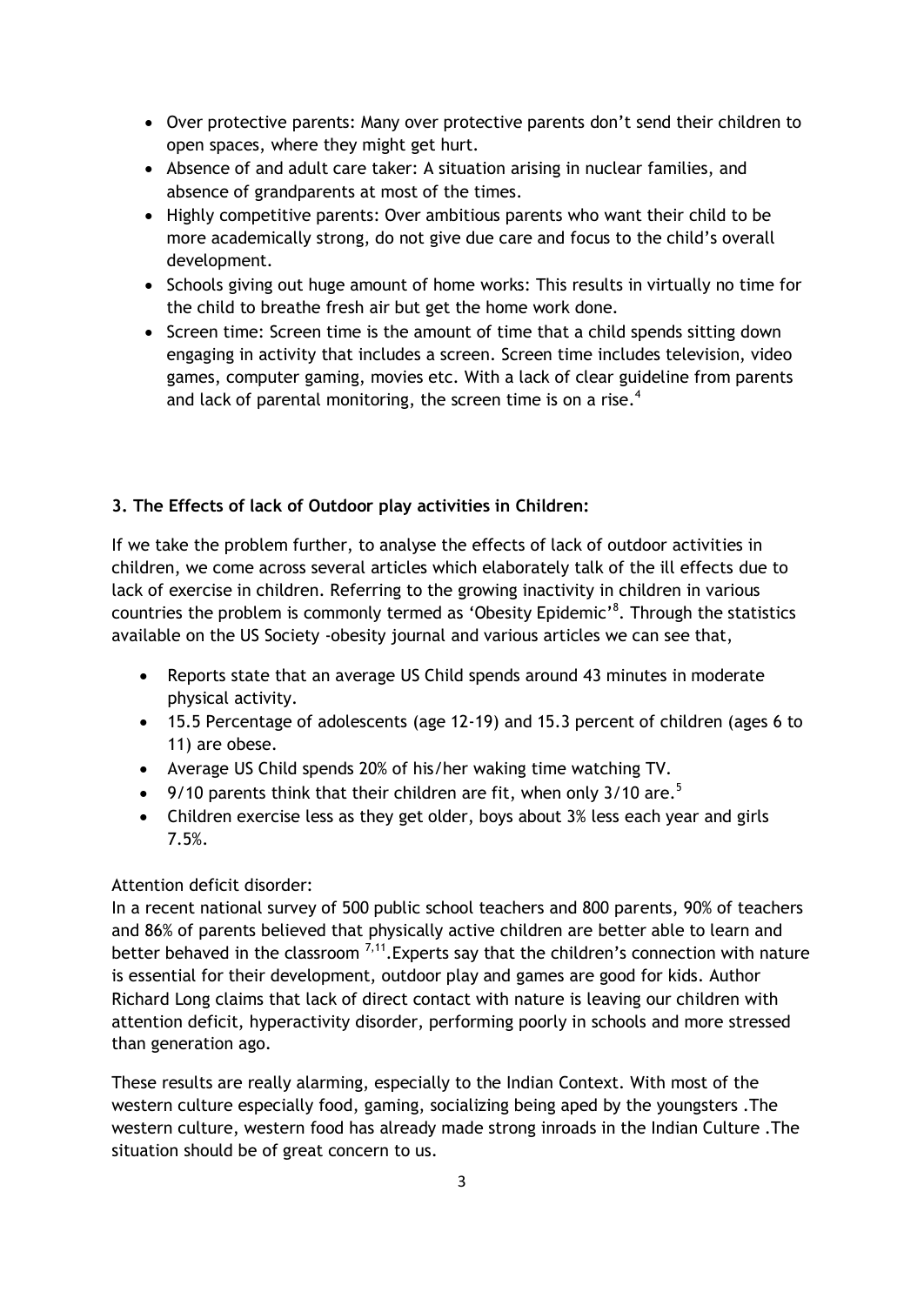## **4. The Benefits of Play:**

Play has the potential to improve all aspects of children"s well being: Physical, emotional, social and cognitive <sup>7</sup>. It allows children to use their creativity while developing their imagination, analytical and emotional strengths. Play is important to healthy brain development <sup>6</sup>. Play ensures that proper interaction of children happens with the world around them. They over come fear, and can develop confidence of working in a group. They learn to share, to negotiate, to resolve conflicts and self advocacy skills. Unstructured play offers high level of physical activity.

The parent-child interaction helps build a strong bond and gives a sense that parents are paying full attention to them .Less verbal children may be able to express their views, experiences through play. Play and unscheduled time allow for peer interactions which are important components of social –emotional learning.

Play is the spontaneous activity in which children engage to amuse and to occupy themselves. In Contrast to passive entertainment, play builds active healthy bodies. Encouraging unstructured play may be an exceptional way to increase physical activity levels in children, which is one important strategy in the resolution of the obesity epidemic<sup>8</sup>.

Perhaps above all, play is a simple joy that is a cherished part of childhood, and it is the happiness that children can achieve through play that may be the most important message to communicate to parents about the benefits of physical activity in children. Free play has the potential to improve many aspects of emotional well being such as minimizing anxiety, depression, aggression and sleep problem. Studies have shown that improved mood and emotional well being are associated with play and physical activities. Mood may be affected not only by the physical activity itself, but also by exposure to sunlight if the activity occurs outdoors<sup>9</sup>.

#### **5. The need of planning and guidelines for modern societies:**

In India unlike the west, space is a very crucial issue **.**With empty plots giving way to brick and mortar and playgrounds being eaten up, space is at a premium in all Indian bustling cities .In the west "Come outside and Play"<sup>12</sup> would be needed to pursue, while it would not perhaps be right to call the metro Indian children to come and play, without there being places to play. Indian cities and metros have very dense population, and their growth over the years has been organic in nature and not in a planned manner. Hence problems of India are local in nature and very peculiar.

Indian cities are over crowded. Public spaces are few in numbers which are open to all communities, resulting in crammed spaces to play. When manned by the local authorities they have fixed timings and have restricted access and hence many children in metros land up playing on the street. Play on the street occurs mainly because of its availability & close proximity, it is used and enjoyed even at odd hours of the day, and moreover streets are free of cost.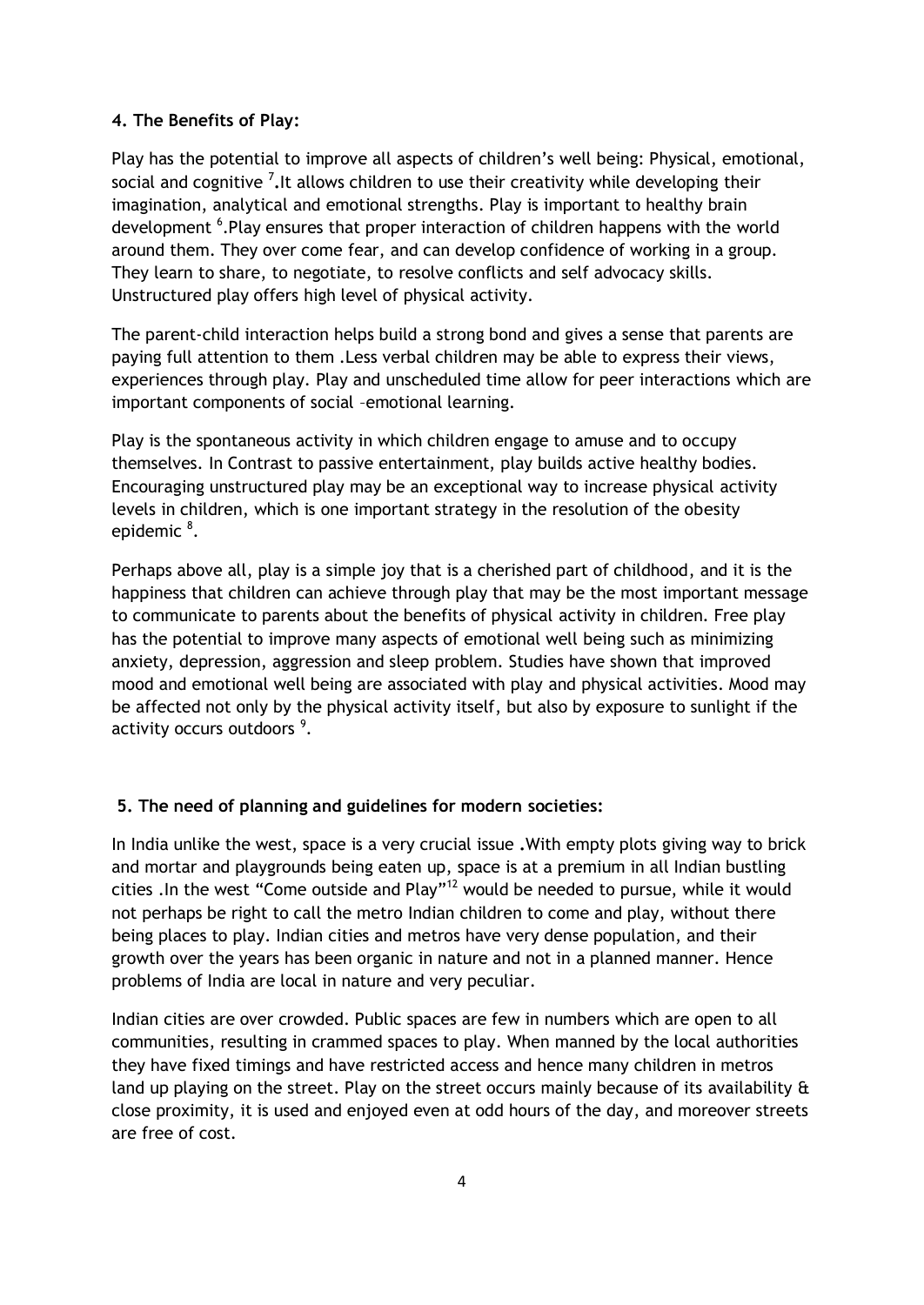Area available to play per child is far lesser in India. The growth in urban population is clear from the statistics. The general observation of children playing cricket, football or badminton on streets is very common. They adjust and make themselves comfortable by not swinging their arms freely to strike a six .The fear of being yelled at or not been allowed to play, because of likely damage caused to public property is always there. Kites have to be flown only from the roof-tops which within minutes get entangled in the network of wires. The sky, the land and the roads are so busy that the child and their games have to evolve in these circumstantial spaces .The basic essentials of play like run, jump, hide, slide, exhilarate etc have been restricted due to space.

If we want to give our children the nostalgic freedom that we cherished, things have to change. In view of producing healthy youth and having a healthy next generation, we need to strategically invest in our children of today. Several solutions will have to be looked at, evaluated and modified from time to time. Few of the solutions will have to be joint efforts; few would be left at individual levels as one size dose not fit all.

Solutions will have to be looked at from different socio-economic conditions as well as the nature and extent of improvisation possible. In a economically disadvantaged strata the solutions may be more community centric, where as in a economically advantaged they could be child centric. Some strategies could be community based, few school based and many could be family based, while others must remain entirely child driven, with parents not present in some situations.

#### **6. Designing outdoor spaces for children in modern Indian societies:**

When we have to design play spaces for children, mostly we rely on the common experience of our own generation. When most adults or designers were children, playgrounds were asphalted areas with play equipments such as swings, slides and other play stations. Most adults see this as their model for a children"s playground.

So when it comes to planning and designing a playground, most of the architects and designers search through the playground equipment catalogues, pick a piece or two that looks good to the adult and place that in the outdoor space which suffices the playground requirement from administrative point of view. However, limiting outdoor playgrounds to grossly manufactured equipments fall way short of the potential of outdoor areas to be rich in play and learning environments for children.

While designing these spaces the design process should be participatory in nature. The end users should be an integral part of the process, right from planning, to prototyping and to actual implementation of these spaces. Collaborative sessions should be held between local community members, children as well as designers to educate them with the needs and desires of those for whom these spaces are to be constructed.

While designing these environments one should understand that Children"s outdoor play is different from time spent indoors .The sensory experiences have to be different. Children should have the freedom of doing 'messy' activities of outdoors which otherwise are not possible in the indoors. Natural outdoors have three qualities that should be unique and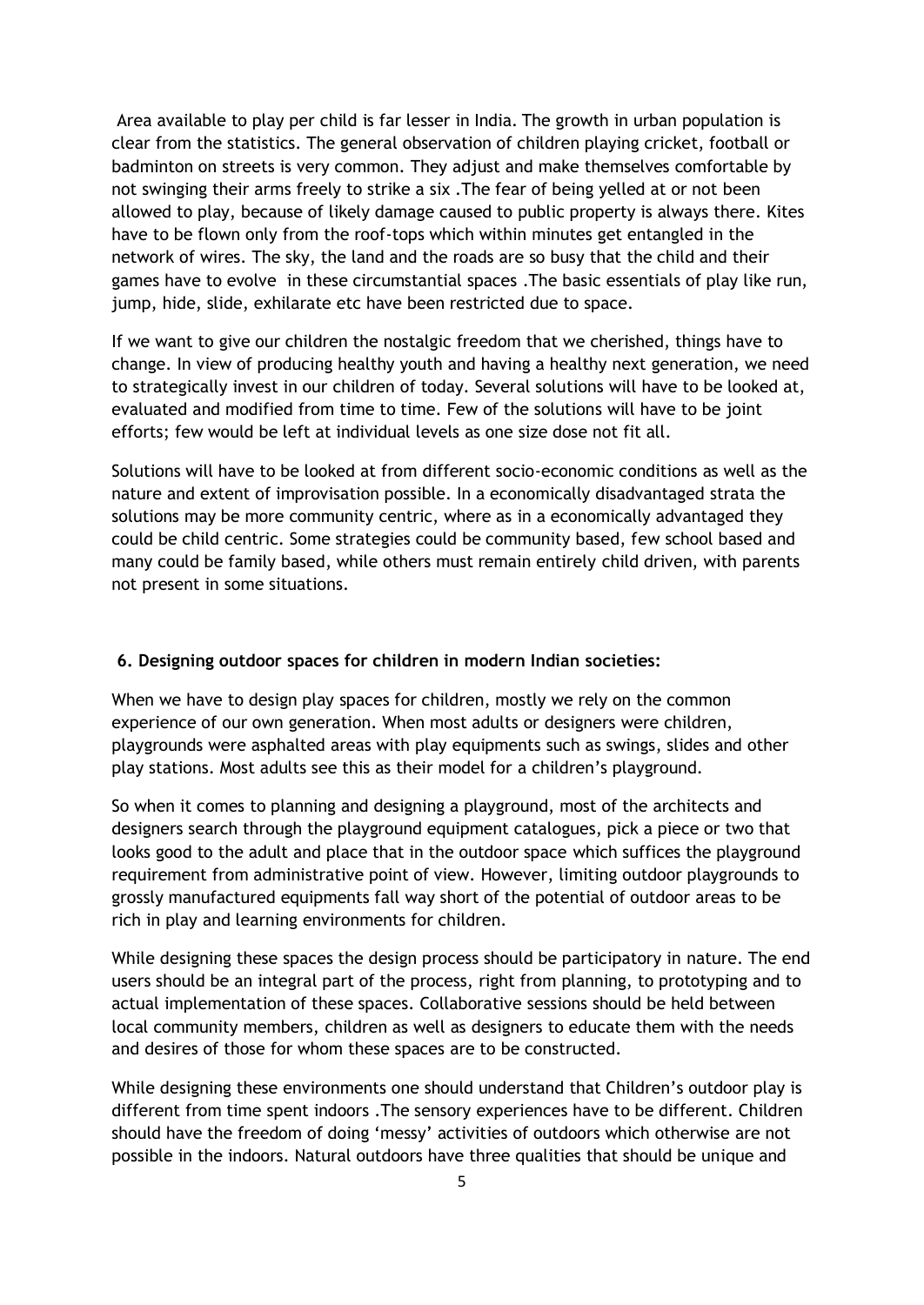appealing to children as play environments- their unending diversity, the fact that they are not created by adults and their feeling of timelessness.

While designing these spaces one should keep in mind the sensory stimulus that could be created in these spaces which will give unique experiences of touch, smell, feel etc. to a child. Tactile feels can be brought in through intelligent play of various textures available through natural materials. Natural feel of water can be brought through ponds and flowing water. Different landscapes with variety of herbs, shrubs of medicinal value can be planted which have their unique aroma and are healing in nature.

Mud slides and puddles, can be created through the landscapes which are natural points of interactions for the children in the rainy season. Gushing water from the societies if channelized can make interesting boat paths for children. Thoughtfully designed canopies and enrooting flowing water through pavements, in a designed manner could create showery pathways, interesting for children as well as adults to enjoy.

These possibilities can be very much seasonal in nature, and can be created all over the place. With countries like India blessed with three seasons like rains, winter and summers the spaces could also be fused with a lot of scientific principals. Principles of wind and water can be demonstrated to develop live sculptures, with which children can interact. Water and sun can create beautiful kaleidoscopes .It will give rise to spaces which are not monotonous, but change everyday.

Basement parking"s could be doubled up as kids play zones for few restricted hours of the day .Special provisions to play games like hide and seek can be designed. Basements also can turn up in basket ball courts for the kids for a few hours .In case access to basement is landscaped they also can turn up into interesting slides for children with grass paths around them.

Play zones can be organic in nature and should be re-orienting based on the number of kids in a specific age group. It also needs to have a nature to accommodate different games. Kids should learn to interact with environments that are "safe fail" ensuring that their risk taking ability is developed and they learn to accommodate moderate level of pain if hurt. The spaces should have some scope for personalization and can have some unique cultural identity based on the people occupying or interacting with it.

Fencings of buildings and societies can have dead wall converted to rock climbing zones for the enthusiast teenagers. Provisions could be also made to have variable complexities in these zones as the kids get acquainted to the sport. Fences can also provide unique cutouts and interaction spaces within two societies to build a strong inter society bond.

Traffic calming interventions can be planned jointly. In metros kids are also deprived of play due to heavy vehicular traffic and we find kids enjoying themselves at the odd night hours under street lights, or after the shops shut down. Because of the restricted space, the space has to re-arrange, to include the kids requirements. For example few streets could be turned into no entry zones for few hours of the day based on the needs of kids play times .Cycling and moped learning zones for young teens could be developed as special zone of no traffic .Ward officers, society representatives, builders, parents bodies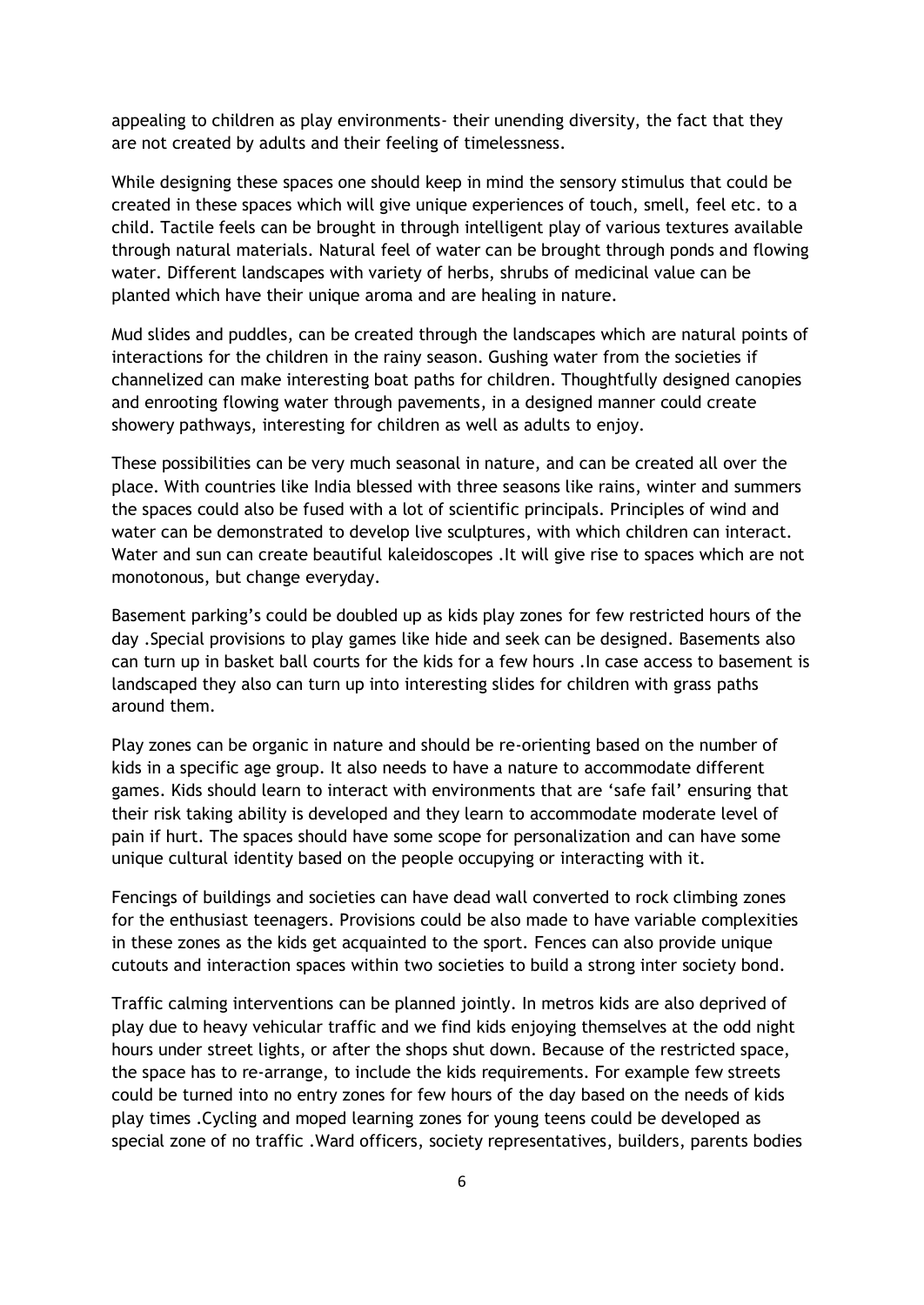as well as NGO"s can do study of various aspects related to this matter and strategically take these decisions.

Possibilities are enormous in nature, and we will find that none of these are very difficult to implement. What is needed is a very conscious effort to look at this problem that stands in front of modern Indian society. If looked at, addressed properly and dealt intelligently these problems will fade away, even without one needing to take a note of it. The 'Obesity Apedamic'<sup>10</sup> of the west may just turn out to be western phenomena and no more can be an Indian Problem area.

## **7. Conclusions**

Play is a cherished part of every child's childhood and the benefits are enormous. However due to the modern lifestyles the role of play in a child"s life itself is at a questionable situation. All efforts should be done in this direction, to enhance the level of outdoor play in the children. Architects, educationists, Doctors, Parents, schools, should address this issue more seriously.

Appropriate research is needed to explore more possibilities to bring forward the importance of this issue. Parents have to understand the importance of outdoor play for children and take necessary lifestyle changes to facilitate this. Local authorities should work with local partners, such as builders and voluntary organizations, to create and manage more safe spaces for incidental and planned physical activity. Facilities and schemes such as cycling and walking routes, cycle parking, area maps and safe play areas should be planned.

Designing for children is a part of every individual"s social responsibility and should be looked at beyond bright colours and scaled down equipments .In reality the design job ,is rewarding ,though filled with constraints , right from budget, schedules ,guidelines to accessibility. Still we must strive to invest in our children"s future; to create quality experience and environment  $^{13}$ . Solutions of soci-economic nature have to be developed on a continuous basis to tackle the problem of today.

#### **References**

1.Office of the United Nations High Commissioner for human rights. Convention on the Rights of the Child. General Assembly resolution 44/25 of 20 November 1989.Available at : <http:/[/www.unhchr.ch/html/menu3/b/k2crc.htm. \[Accessed](http://www.unhchr.ch/html/menu3/b/k2crc.htm.%20%20%5bAccessed) 22 October 2009]